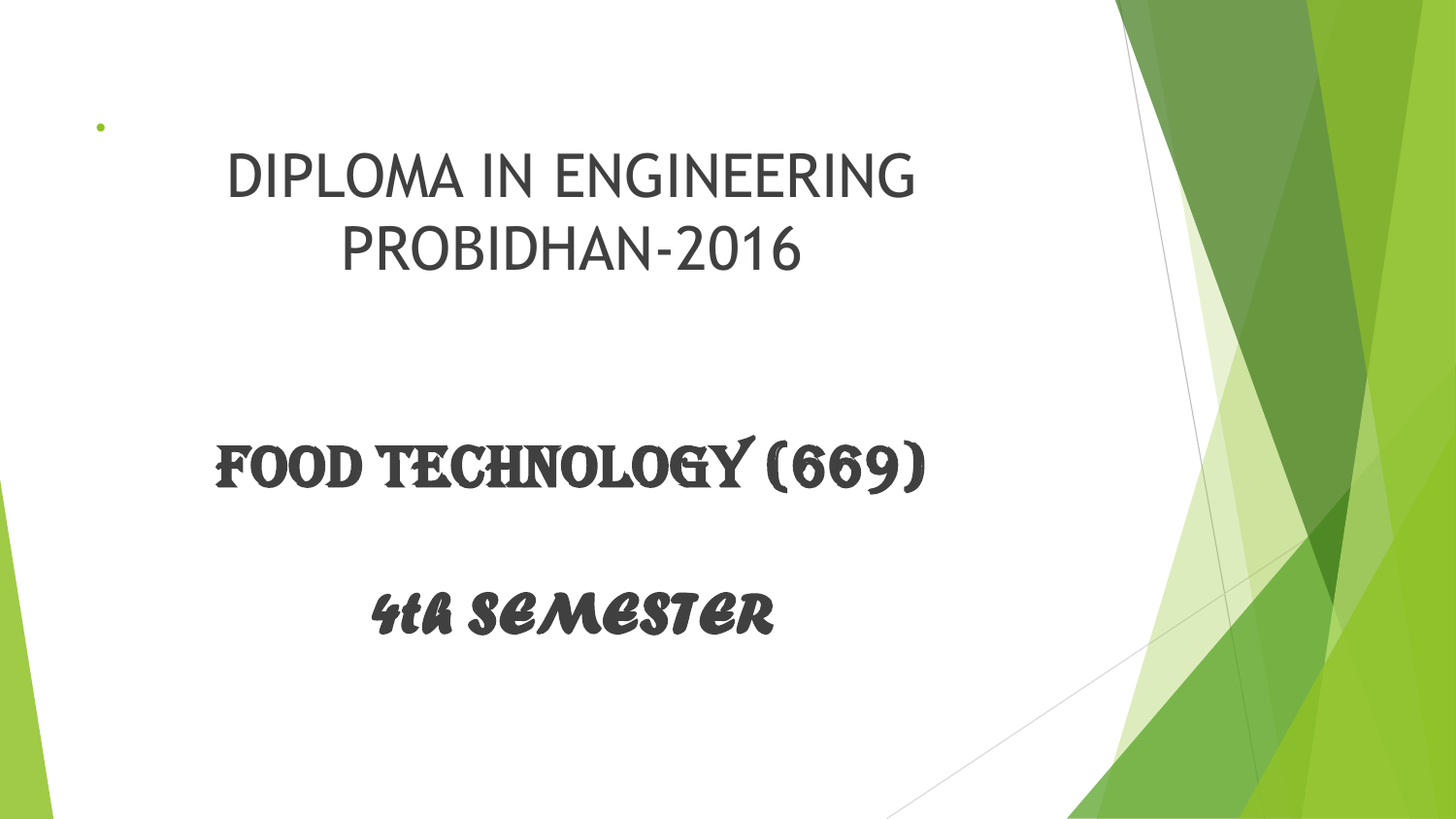#### **Presentation on Food Preservation**

*Presented by* **Shiblo Ahmed Instructor(Tech) Food Rajshahi Mohila Polytechnic Institute email:***shiblu.foodtech@gmail.com*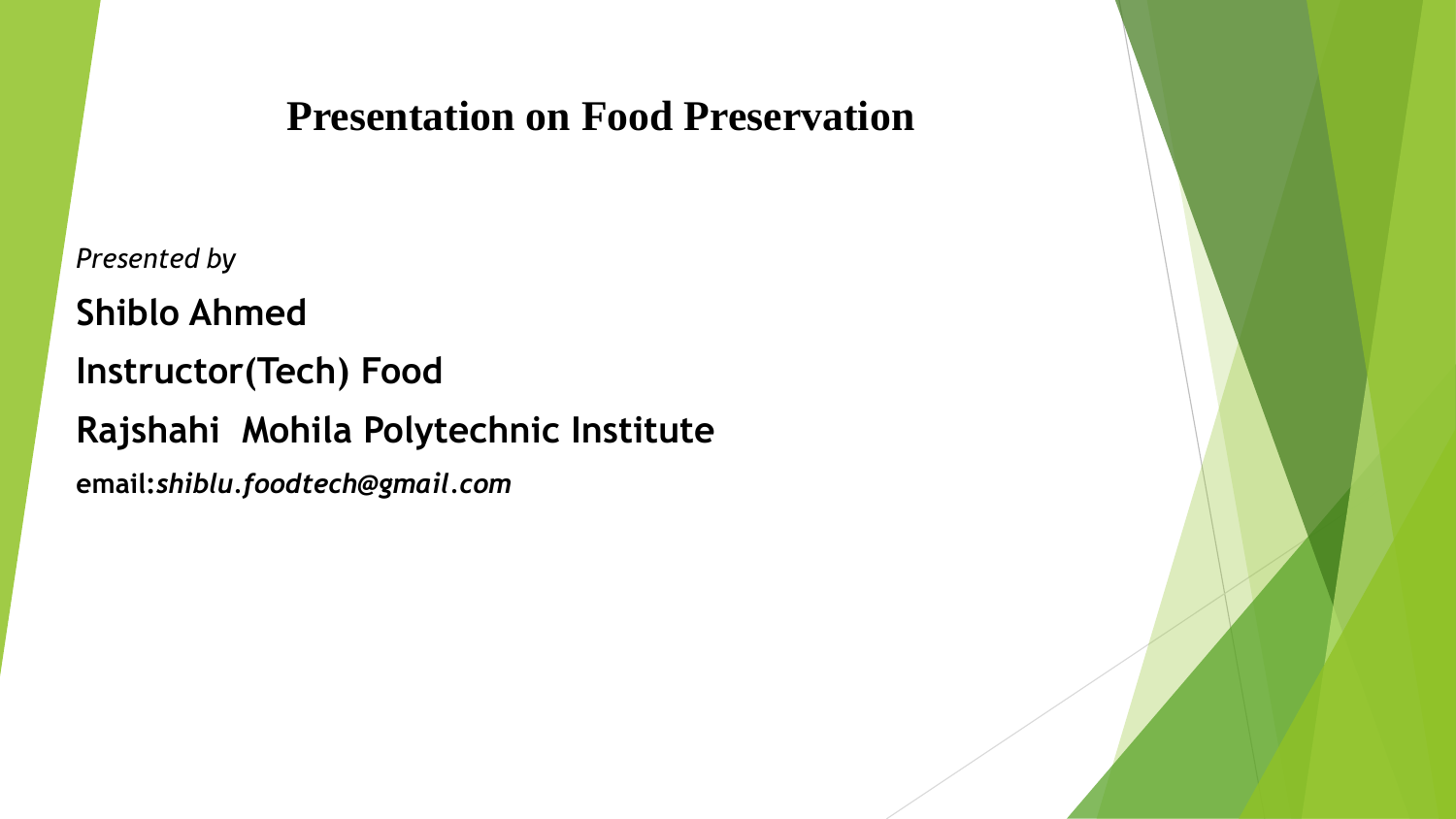#### **Principle of Fresh food**

Fresh food is food which has not been preserved and has not spoiled yet. For vegetables and fruits, this means that they have been recently harvested and treated properly postharvest; for meat, it has recently been slaughtered and butchered; for fish, it has been recently caught or harvested and kept cold.

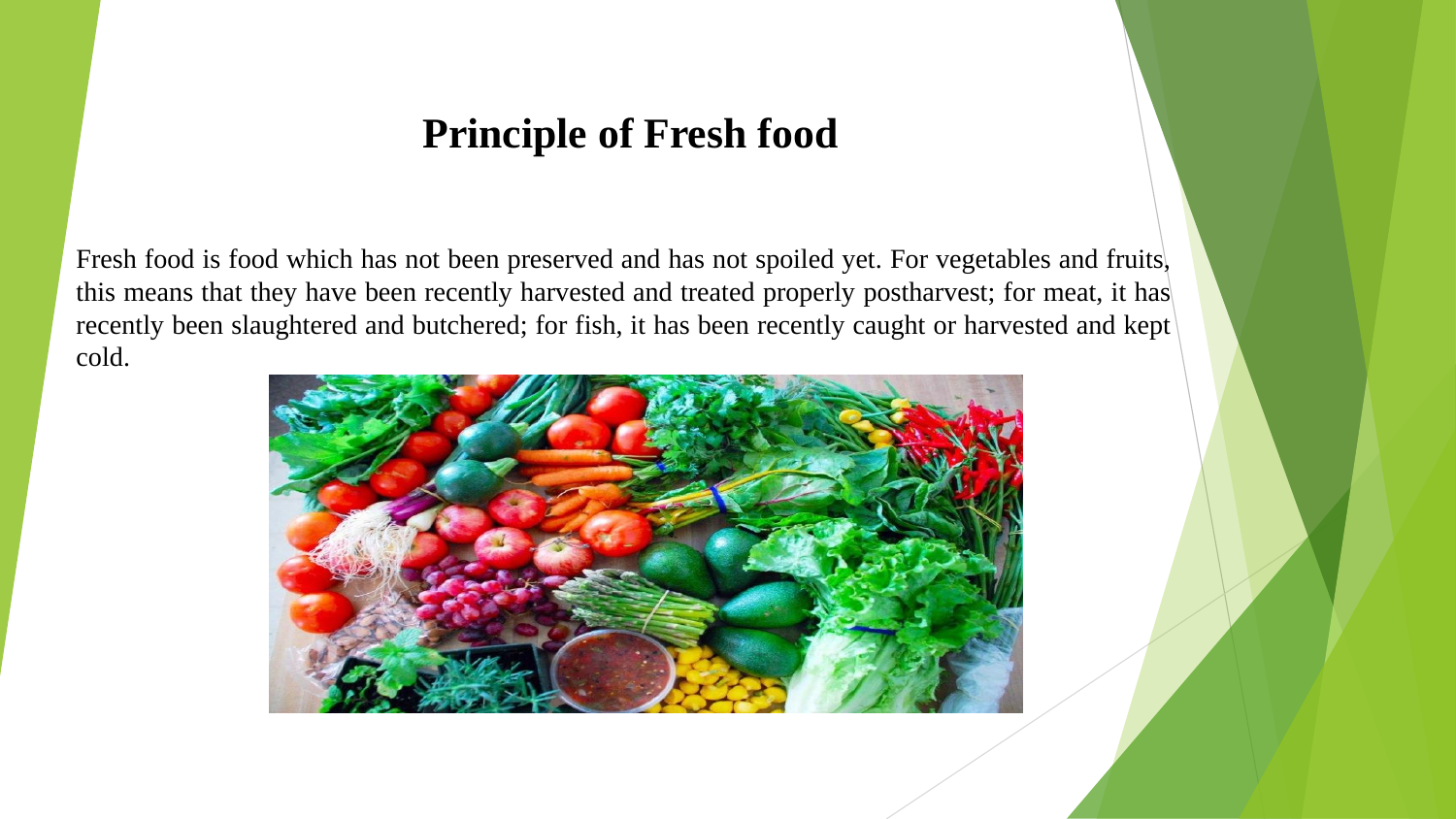### **Storage of food at low Temperature**

- Foods are stored at low temperatures to prevent the growth of microorganisms, activity of enzymes, and purely chemical reactions.
- Freezing prevents the growth of most foodborne microorganisms and refrigeration temperatures slow down the growth of microorganisms.
- Refrigeration below 5 °C effectively retards the growth of many foodborne pathogens.
- The cooling rate is important in controlling the growth of microorganisms. A slow cooling of food allows time to microbial growth.
- This can occur in a large volume of hot or warm food in a big container. Refrigerated foods have limited shelf life due to microbial growth.
- In frozen foods, microorganisms will not grow, but there will be survivors after long storage.
- There are four distinct low-temperature methods for the preservation of foods namely room‐temperature storage, chilling, refrigeration, and freezing.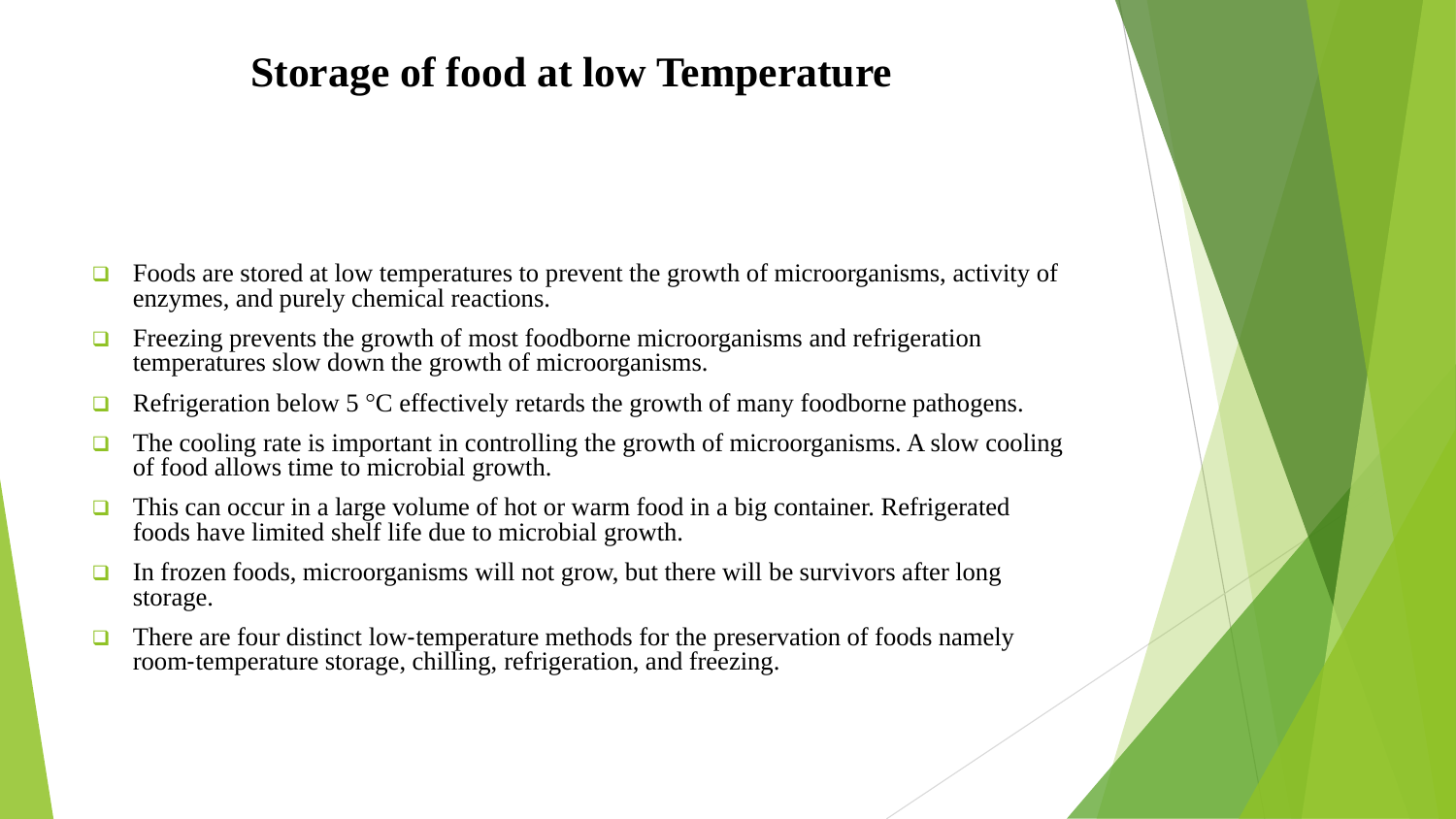### Storage life of food

| farmflavor.com                   |                                                                                                                                                 |                                                                                                                                                  |
|----------------------------------|-------------------------------------------------------------------------------------------------------------------------------------------------|--------------------------------------------------------------------------------------------------------------------------------------------------|
| How Long Will My Groceries Last? |                                                                                                                                                 |                                                                                                                                                  |
|                                  |                                                                                                                                                 |                                                                                                                                                  |
| Ingredients                      | Room Temp                                                                                                                                       | Refrigerated                                                                                                                                     |
| poultry                          | 2 hours                                                                                                                                         | I-2 days<br>Chicken can last I year<br>when frozen                                                                                               |
| $\rightarrow$<br>beek            | 2 hours                                                                                                                                         | I-2 days<br>Beef can last 6-8<br>months when frozen                                                                                              |
| $\sqrt{2}$<br>pork               | 2 hours                                                                                                                                         | I-2 days<br>Pork can last up to 6<br>months when frozen                                                                                          |
| eggs                             | a few hours                                                                                                                                     | 3-5 weeks                                                                                                                                        |
| bread                            | $5-7$ days                                                                                                                                      | I-2 weeks<br>Bread can last 2-3<br>months when frozen                                                                                            |
| fruits and veggies               | Produce items vary from a<br>few days to a couple of weeks<br>to months. They usually last<br>longer in the fridge than at<br>room temperature. | Produce items last longer in<br>the refirgerator. Just remember<br>that they will go bad faster<br>once they are chopped or cut.                 |
| milk and dairy                   | a few hours                                                                                                                                     | Milk & dairy can last a while when<br>refrigerated. Make the call with<br>your nose & eyes. If you see mold<br>or smell anything sour, pitch it. |

source: FoodSafety.gov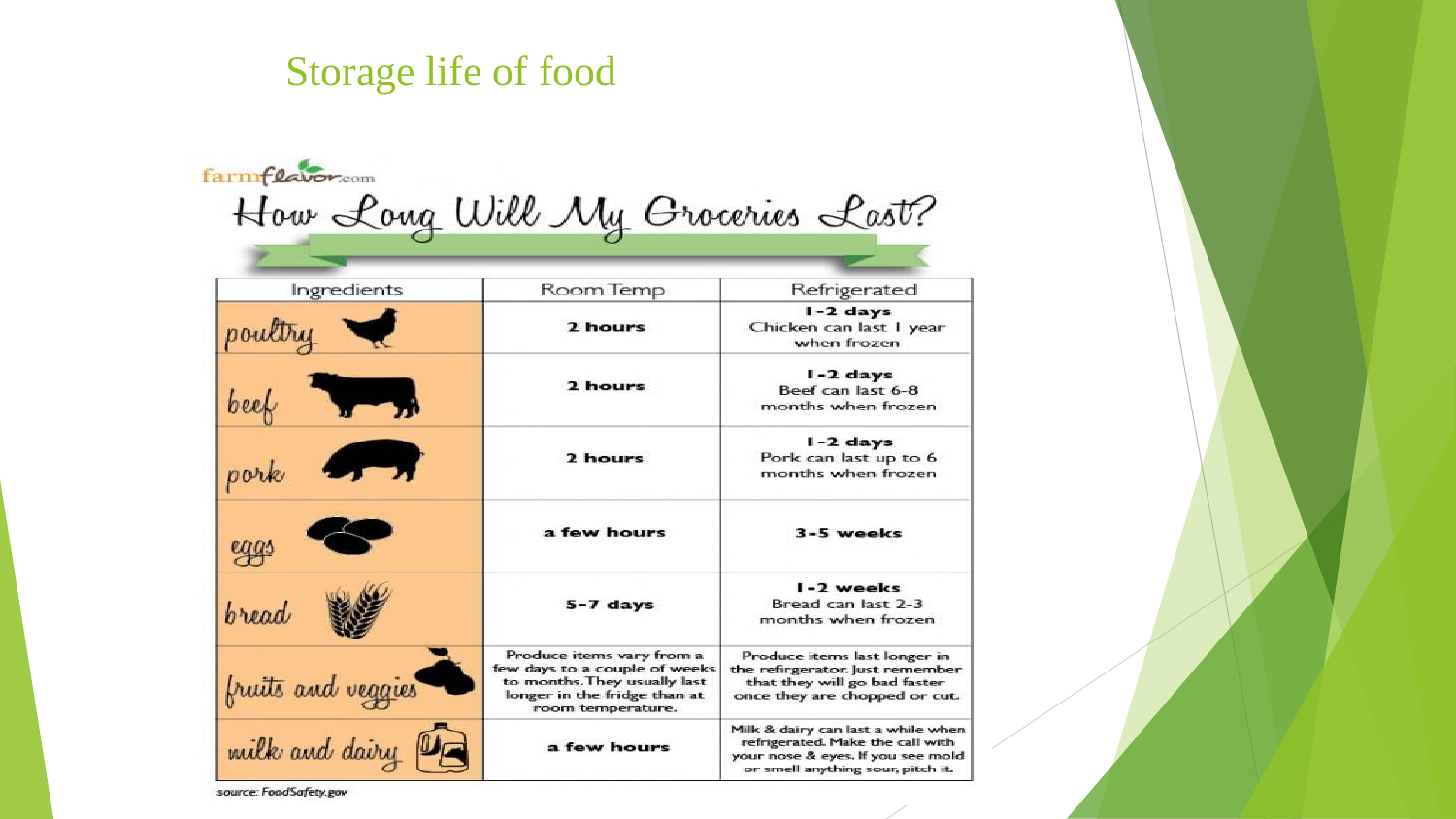#### **Storage of vegetables and fruits products**

The **storage products** in seeds are predominately carbohydrates, oils and proteins, which are synthesized and **stored** in specialized tissues during seed development.

Ultimately the **storage products** ensure successful establishment of the new **plant**, and the vigor of the young seedling.

Fresh **fruits and vegetables** need low temperatures (32 to 55°F) and high relative humidities (80 to 95 percent) to lower respiration and to slow metabolic and transpiration rates.

Avocado, apples, bananas, citrus **fruits**, berries, peaches, apricots, and nectarines **should** be stored out of the fridge. **Refrigerating** these **fruits** will result in loss of flavors and textures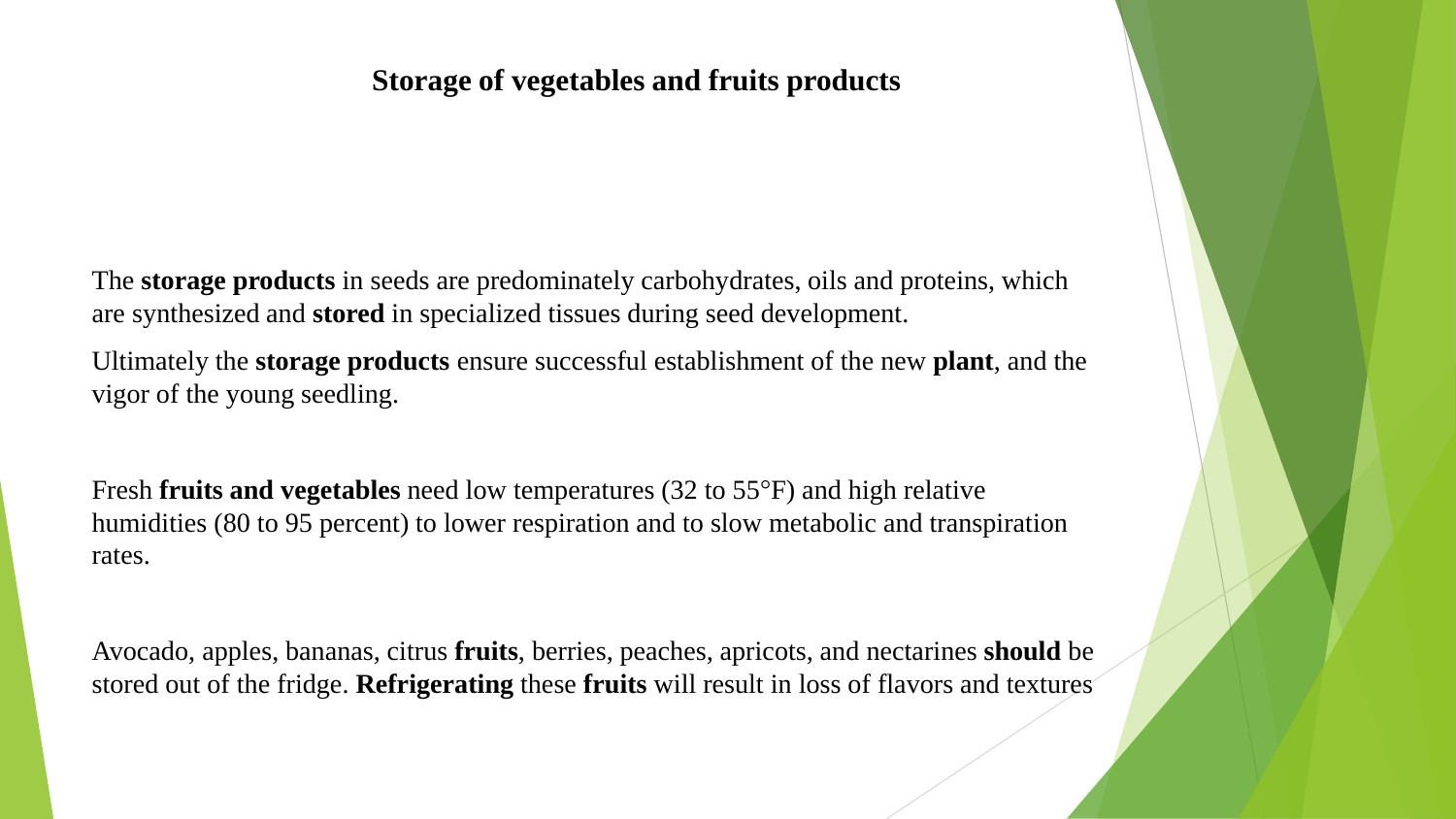### Chapter 2 Snacks Food

A snack is a portion of food often smaller than a regular meal, generally eaten between meals. Snacks come in a variety of forms including packaged and processed foods and items made from fresh ingredients at home. Traditionally, snacks were prepared from ingredients commonly available in the home.

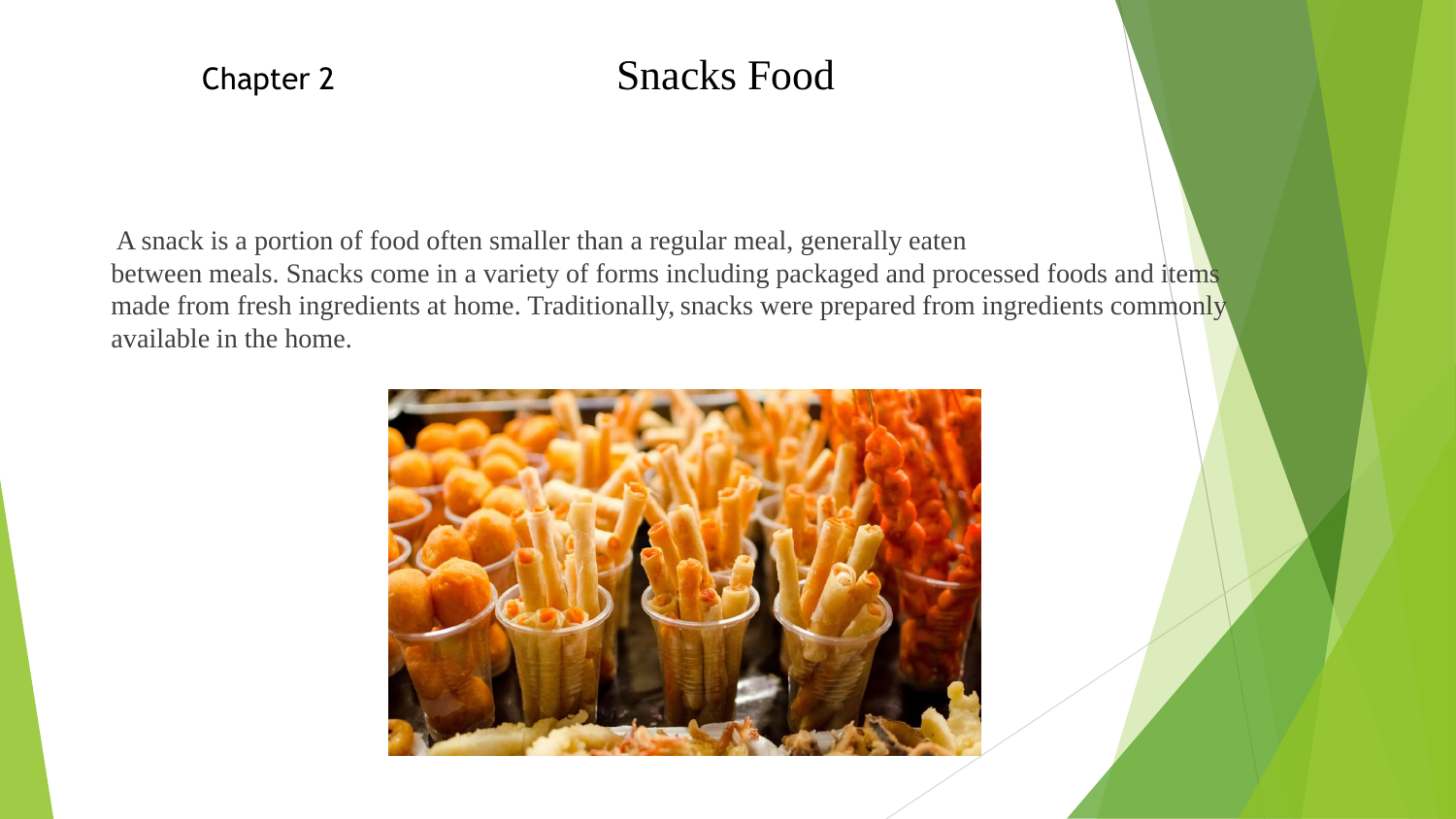### **Types of Snacks Food**

A meal is different from a snack in that meals are generally larger, more varied, and more filling than snacks.

Some serve dinner as the main meal at midday, with supper as the late afternoon/early evening meal; while others may call their midday meal lunch and their early evening meal supper

#### **Types of snack foods**

- □ Almonds.
- $\Box$  Apple slices.
- $\square$  Bagel with cream cheese.
- □ Macarni
- $\Box$  Candy bar.
- □ Carrot Chips.
- □ Cashews.
- Cheese, a larger cold prepared **snack**.
- □ Noddles
- □ Potato Crackers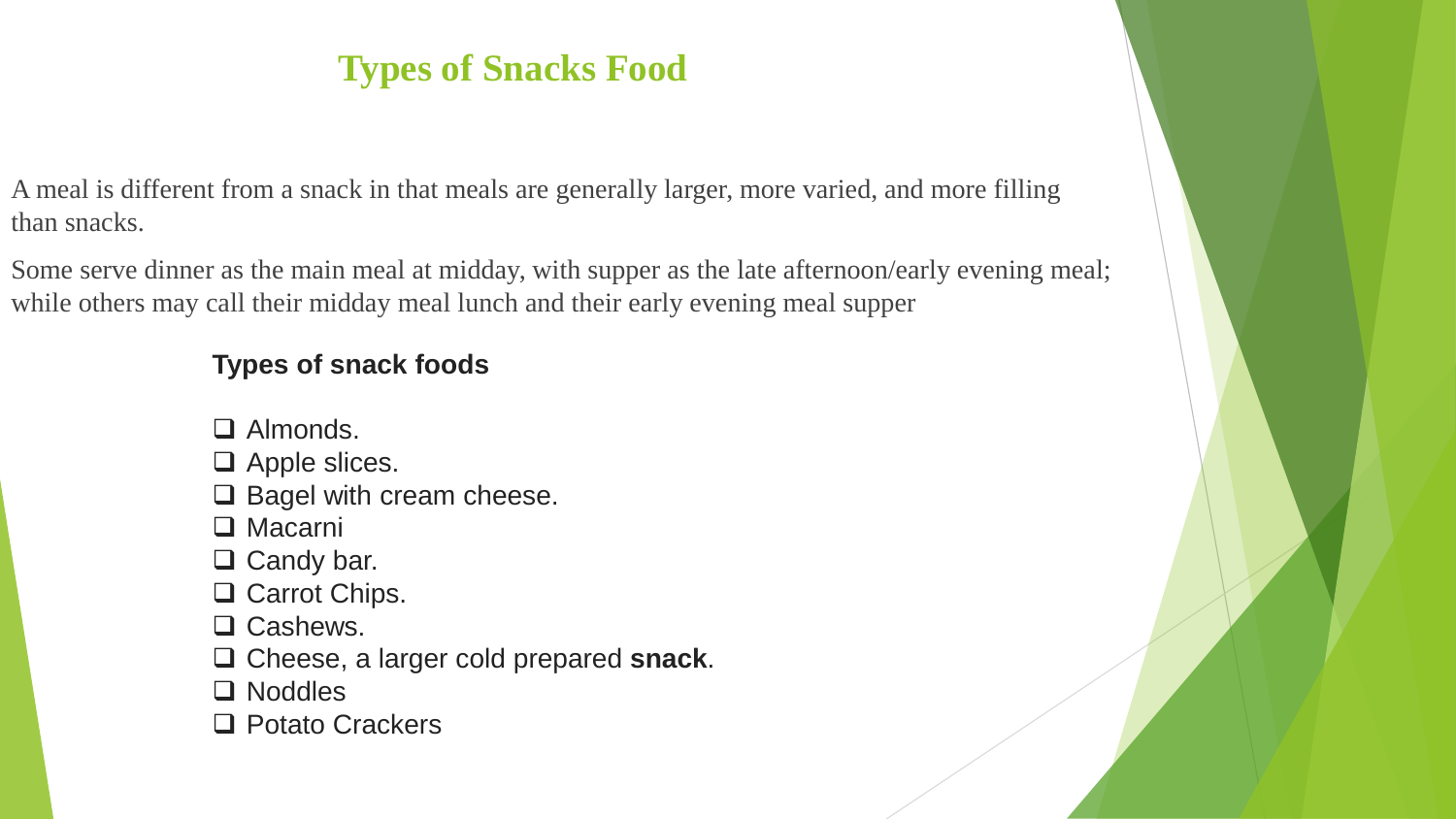#### Potato Chips making Flow chart

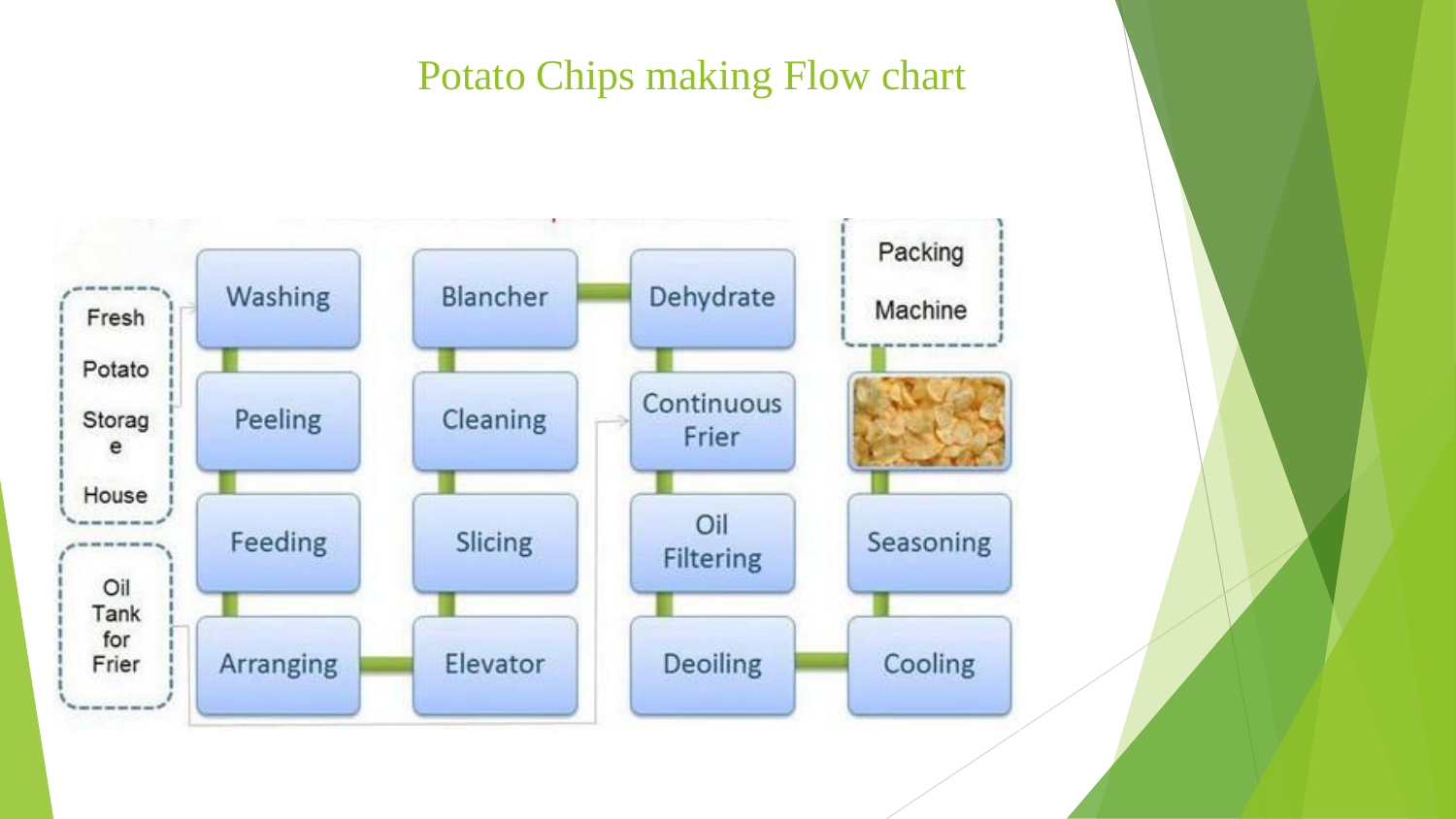### Meat based snacks in Bangladesh

List of Top Bangladeshi Food

Paratha.

- Kachchi Biryani Special Bangladeshi Food.
- **Bhuna Khichuri.**
- □ Patla Khichuri Romantic Bangladeshi Food.
- Morog Polao (Chicken Pilaf)
- □ Rice with Curry, Vorta, Vaji, and Daal Everyday Bangladeshi food.
- Grilled Chicken with Naan Roti.
- **Haleem.**